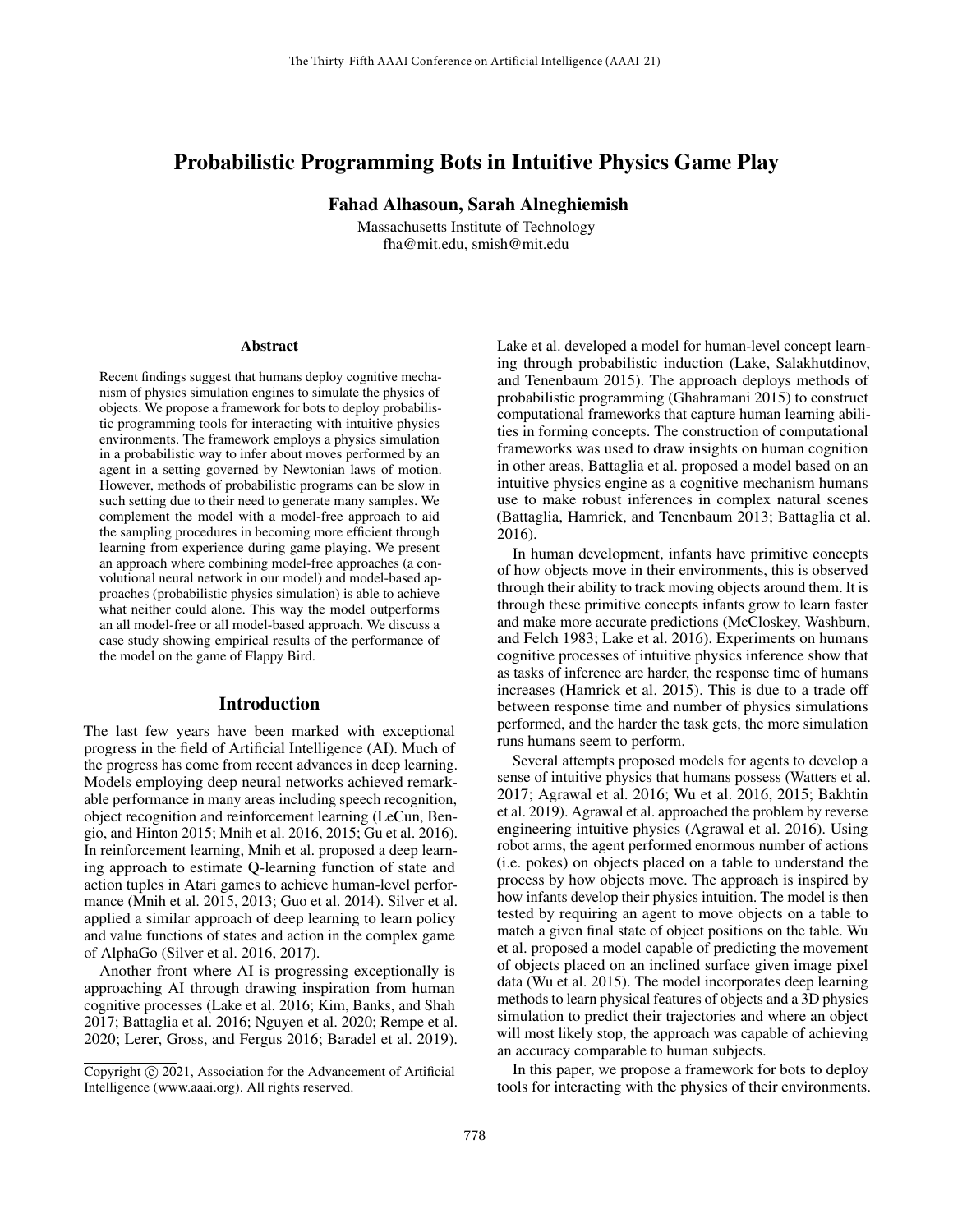The bots employ a coupling of a probabilistic program with a physics simulation engine to do inference of moving objects in a setting governed by Newtonian laws of motion. However, methods of probabilistic programs can be slow in such setting due to their need to generate many samples. Hence we complement our approach with a model free component to aid the sampling procedures in becoming more efficient through learning from experience during game playing . We present a case where a combination of model-free approaches (CNN in our model) and model-based approaches (probabilistic programming and physics simulation) is able to achieve what neither could alone (Kansky et al. 2017; Schulman et al. 2015; Henderson et al. 2017). Existing research proposed such ideas of combining model-free and model-based approaches in other contexts (Chebotar et al. 2017; Nagabandi et al. 2018). The performance of the model outperforms an all model-free or model-based approach (Evans and Grefenstette 2018). It has been evident that such approaches combine the best of both worlds (Battaglia et al. 2018). The case study shows empirical results of the performance of the model on the game of Flappy Bird, a game of a bird in free fall and required to avoid obstacles by jumping through openings. Our model exhibits similar patterns in behavior of humans when it comes to the trade off between sampling time versus accuracy of decisions (Hamrick et al. 2015) and the ability to learn through experience of game play.

In sections 2, 3 and 4 of the paper, we propose the framework and discuss the process of inference and learning of parameters. Sections 5 include empirical results of the model performance while playing Flappy Bird and discussion.

### Methods

Given the state of an agent in an environment governed by Newtonian laws of physics, the goal is to have an agent that predicts the desired behavior given a state. It does that by probabilistically sampling actions most suitable to achieve the desired behavior. To illustrate, given a bot in a state very close to hit the floor, the agent first should be able to infer that it needs to increase altitude and then probabilistically bias the sampling process to actions that are in line with increasing altitude to avoid collision.

The decision making pipeline of the agent includes two main subparts; the first is a convolutional neural network (CNN) and the second is a probabilistic framework for sampling actions in an intuitive physics setting. The general architecture of the pipeline is included in figure 1. The CNN takes pixel data as inputs and produces the parameter  $\alpha$  corresponding to prior probabilities for the probabilistic program. The probabilistic program is parametrized by  $\alpha$  the prior probabilities for each action,  $\theta$  the probabilities of each action,  $a$ the sampled action,  $\gamma_a$  the velocity of the action and  $c_h$  the collision state at time h.

#### Convolutional Neural Network (CNN)

The objective of the CNN is to make the sampling procedure of probabilistic programs more efficient, this is done through estimate parameters of the prior probability distribution of actions to be taken given a state of the agent. This helps

the probabilistic model in sampling more effectively through skewing a Dirichlet distribution in a manner where actions sampled are more likely to match a desired behavior. CNN has a similar architecture to that developed by Mnih et al. (Mnih et al. 2015).The CNN takes the last 4 frames as inputs and outputs  $\alpha$  parameterizing the prior for the distribution of actions probabilities. The input of the neural network consists of an  $80 \times 80 \times 4$  frames of pixel data for the past 4 time steps after preprocessing. Preprocessing denoted  $\phi$  includes transforming the raw pixel data to grayscale then rescaling frame size to a resolution of  $80 \times 80$ . The first hidden layer convolves 32 filter of size  $8 \times 8$  with stride 4 on the input frames and applies rectifier nonlinearity. The second hidden layer convolves 64 filters with sizes of  $4 \times 4$  with stride 2 then applies rectifier nonlinearity. The third hidden layer convolves 64 filters with sizes of  $2 \times 2$  with stride 1 then applies rectifier nonlinearity. The fourth layer is a fully connected 512 nodes with rectifier nonlinearity. Then the output layer is fully connected and has as many nodes as there are actions in the game. The output of the CNN parametrizes a Dirichlet distribution in the probabilistic framework.

# Learning

The model learns from experience through the data generated while game playing. Sources of the data include positions information of objects in the environment, pixel data of the state, actions taken by the agent and the rewards received at every time step.

The CNN learns from the pixel data of past states and actions; the inputs to the CNN are the pixel data and the outputs are the frequencies of actions in subsequent time steps of a predefined interval.  $\alpha_i$  is the frequency of making decision *i* in the future  $\Delta$  time steps after state *s*. The training sample of the model has  $(s, \alpha)$  tuples after which the model was negatively rewarded are not included in the training of the CNN since the goal is to learn about values of parameter  $\alpha$  resulting in the bot being positively rewarded. The CNN is fit through applying stochastic gradient descent on the following cost function:

$$
L(\alpha, \phi, s, \kappa) = (\alpha - \mathcal{M}(\phi(s), \kappa))^{2}
$$

Where the parameters for the neural network are denoted by κ .

# Inference

We use probabilistic programming to perform the tasks of inference in a fashion similar to the discussion by Gharmani et al. in (Ghahramani 2015). This section discusses the process by which the data for the world of the agent and its actions are generated. We employ control flow to sample actions resulting in no collisions.

At every iteration, the agent will use a probabilistic program coupled with the physics engine algorithm illustrated in Algorithm 1 to do inference about the physics of its future. The Algorithm takes as inputs the state of the world defined by the past 4 frames of pixel data and past positions data of objects in the environment. The CNN estimates the direction the agent should be moving towards through estimating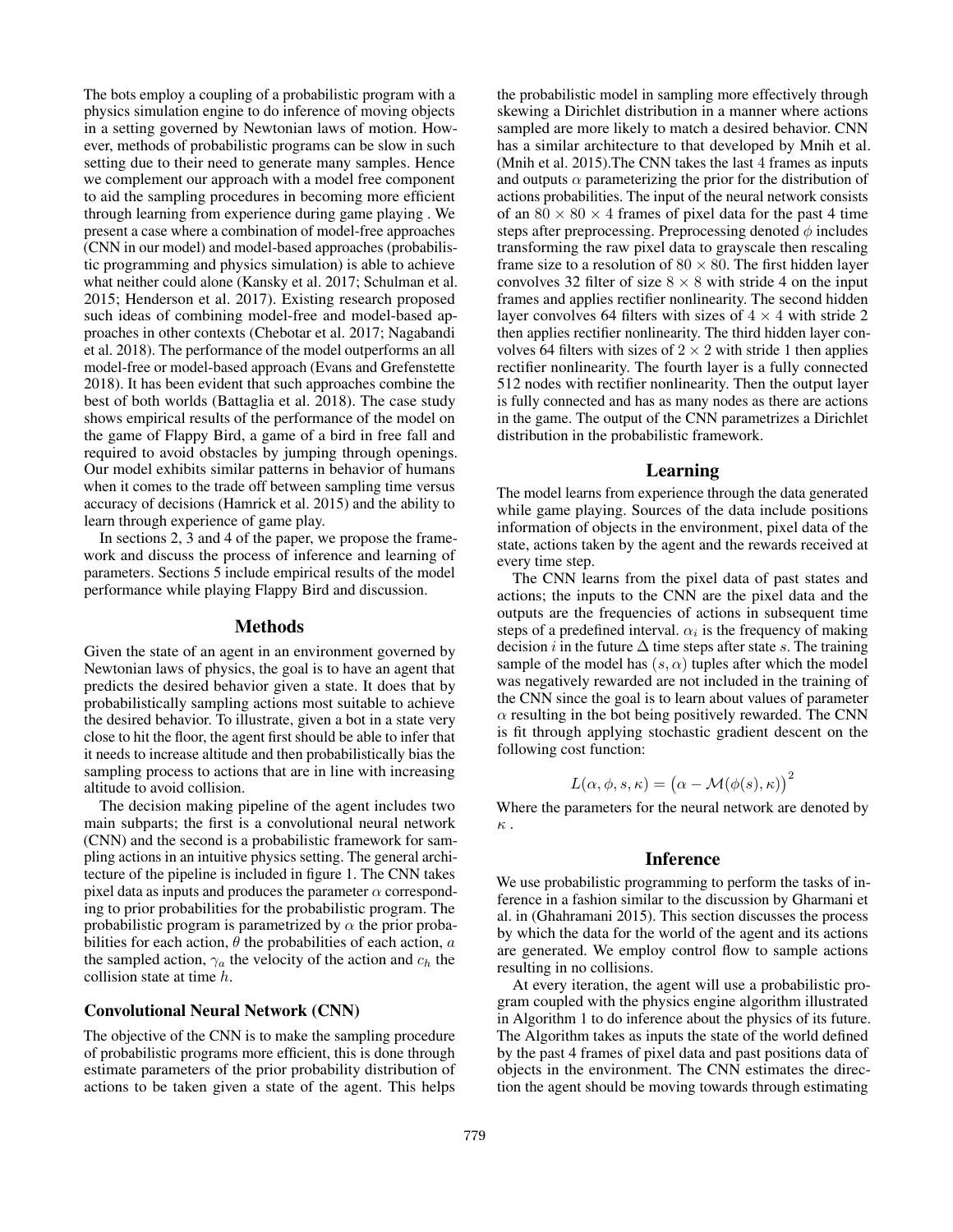

Figure 1: The decision making pipeline, it starts with the CNN having the objective of improving the sampling process through estimating  $\alpha$ , then a probabilistic program together with an intuitive physics engine samples decisions according probabilities estimated by CNN and simulates samples in a physics simulation. The physics simulations returns the state of the agent after a period of time  $c_h$  ( $c_h$  = False if unwanted collision was not observed). Flappy bird is used as an example here to demonstrate the structure of the model, the results and discussion section include an implementation of the model.

Dirichlet parameters  $\alpha$ . An alternative approach is to is to provide a  $\alpha$  for a uniform Dirichlet on probabilities of actions which can be computationally cumbersome under tight time constraints to make a decision.

The agent proceeds with an iterative process between a probabilistic program and a physics engine simulation. The process starts with sampling probabilities for each action denoted  $\theta$  from a Dirichlet distribution. The agent samples  $h$ actions from a categorical distribution parametrized with  $\theta$ . To account for the possible stochasticity of actions, a Gaussian distribution is fitted overs the observed change in velocities for every action type, the model learns the distributions through the history of its position data and the actions taken in the past. For every move the agent sampled,  $\gamma_{a_i}$  is sampled from a Gaussian corresponding to action type  $a_i$ .

After an action plan is sampled from the probabilistic program, the simulation engine will simulate the plan. The physics simulation returns the status of the agent after  $h$  time steps. The process continues to sample then simulate in an iterative manner for an  $\epsilon$  milliseconds. The physics engine estimates physics characteristics of the environment (for example the gravitational acceleration) through the application of Newtonian laws of motion to the historical positions data it observed.

Upon the end of the iterative sampling and simulation process, the bot is to estimate the distribution  $p(a_t|c_h)$ False) through the set of simulations of actions called  $m$ . Given the samples it generated in  $m$ , the conditional density is given by:

$$
p(a_t = x | c_h = \text{False}) \propto \tilde{p}(a_t = x | c_h = \text{False})
$$

$$
= \sum_{i=1}^{|m|} 1_{(m_{i,t} = x)}
$$

The decision on which action to take at the current time step denoted  $\tilde{a}_t$  is then given by:

$$
\tilde{a}_t \sim argmax_{a_t} \tilde{p}(a_t | c_h = \text{False})
$$

Before starting a new iteration of sampling new actions then simulating, the parameters  $\alpha$  are updated with the actions  $a_t, ..., a_{t+(h-1)}$  if a simulation results in no collision (i.e.  $c_h = False$ ). If so, the process increments the simulation horizon h with  $\delta$  time steps, the strategy is to continuously expand the simulation horizon as no collisions are observed for the bot to detect potential further away obstacles in its direction. The process of sampling and simulation loops until  $\epsilon$  milliseconds pass. The Algorithm returns the action providing the highest probability for the bot to survive unwanted collisions in  $h$  time steps.

#### Experiments and Results

The approach was tested on the game of Flappy Bird, a game of inference about the physics of the bird and its environment towards avoiding collision with obstacles. Several replica implementations of the game is available on github along with an implementation of DQN and A3C proposed by Mnih et al. (Mnih et al. 2015, 2016). The game is available for play at http://flappybird.io. During the game, bird is required to chose from flapping or doing nothing to avoid collisions and pass through the openings.

Figure 2 demonstrates how CNNs aid probabilistic programs in sample more efficiently, the task for the agent is to infer about actions with highest probability in terms of passing through openings facing Flappy Bird. The agent is to sample action  $\theta$  from a prior parametrized by  $\alpha$ , the  $\alpha$ is given by the CNN to help reduce the number of samples needed to pass through the opening. Given actions of flap and do nothing, with  $\theta_{flap}^* = 0.072$  the agent is more likely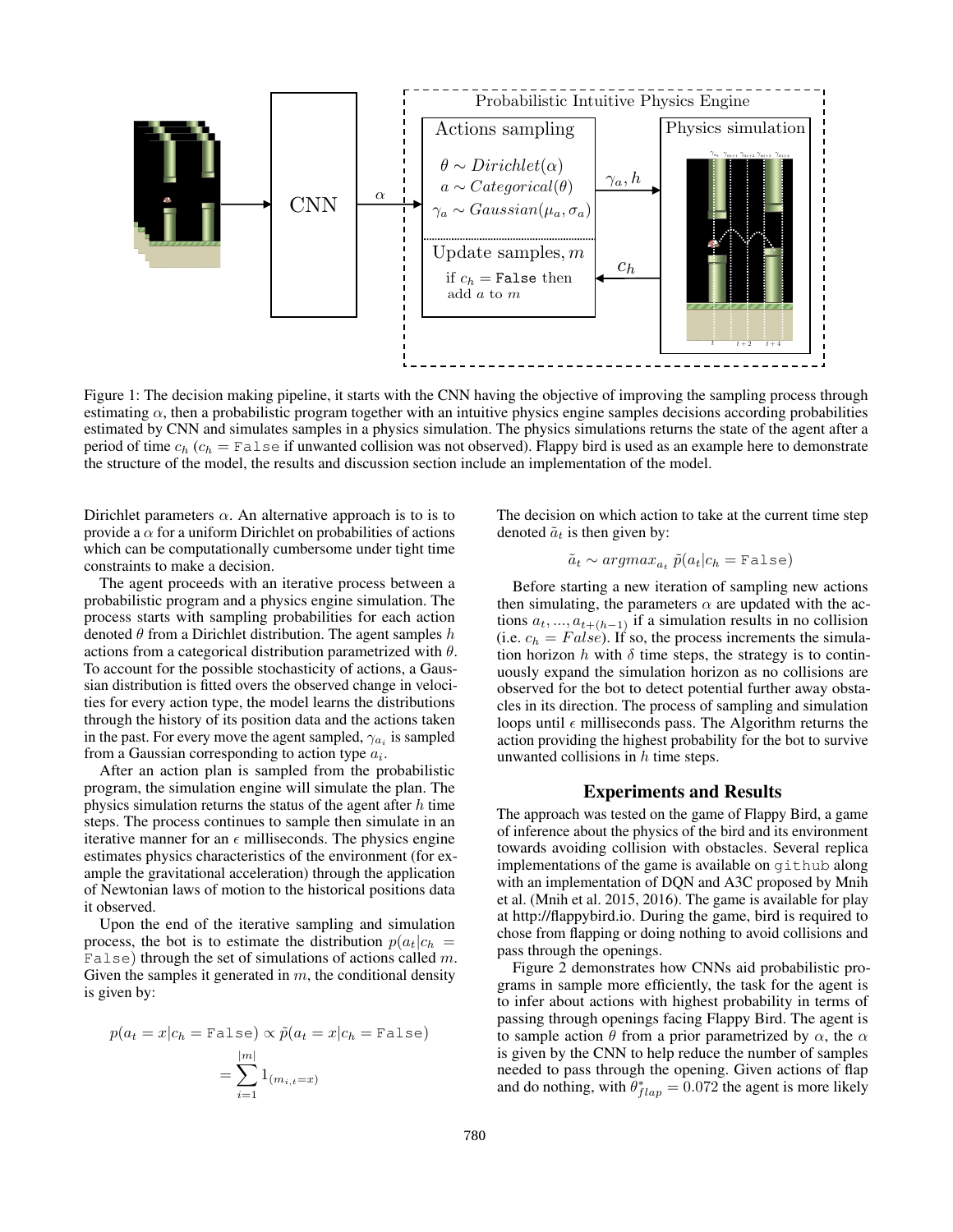

Figure 2: This figure demonstrates how CNN helps making the process of sampling more efficient. Frames from the game are inputs to the CNN which outputs  $\alpha$  parameters for the Dirichlet distribution illustrated in the figure for the case of Flappy Bird. The dashed line of  $\theta_{flap}^* = 0.072$  corresponds to the probability of flap where bird maintains the same height. In (a) bird is descending and is faced with a gap that is higher than its current altitude, a trained CNN outputs  $\alpha = (3.6, 16.8)$  biasing the sampling procedure to generate actions that will more likely result in its ascending towards the opening. In (b) bird is descending where a flap will result in its collision, the CNN outputs  $\alpha = (0.7, 19.7)$  corresponding to values of  $\theta$  that will more likely result in its descending towards the opening.

to sample flaps in its plan as to maintain its current height moving towards an opening. Figure  $2(a)$  illustrates the frames of pixel data used as inputs to estimate the Dirichlet (i.e. Beta since two actions are offered for bird to pick from), the probability of  $\theta > \theta_{flap}^*$  is larger resulting in simulating more samples with ascending altitude. On the contrary, in (b) the sampling distribution is skewed towards values less than  $\theta^*$ resulting in the sampling process halting from flapping in most of its samples. Hence, the CNN skews the Dirichlet distribution in a manner where actions sampled match the desired change in altitude.

Figure 3 demonstrates the performance of the model against alternative approaches and state of the art techniques. Average scores are calculated after running each trained model for 10 times and observing the final score. PB-CNN is the proposed methodology and PB-Uniform is an alternative approach where a CNN is not present, instead the Dirichlet distribution is parametrized with all one parameter resulting in a uniform distribution over the parameter  $\theta$ . A3C is an implementation of Mnih et al. (Mnih et al. 2016) on Flappy Bird. Human data are gathered through players on the web page in flappy.io.

Figure 3 (a) shows the average accuracy of PB-CNN and PB-Uniform for different  $\epsilon$  milliseconds of time allowed for iterative sampling and simulation process. The advantage CNN brings to the model is significant, this is because CNN narrows down the sampling space significantly allowing the model to explore the conditional distribution of samples given no collisions much faster (i.e. higher frequency of samples resulting in  $c_h = False$ ). In figure 3 (b) we show the average score per training epoch of the A3C approach. In figure 3 (c), the average score of humans play is close to PB-Uniform with  $\epsilon = 30$ ms and  $\epsilon = 40$ ms. After training the CNN part of PB-CNN of the model on 10000 frames of game play, the model's performance improves significantly. The performance of PB-CNN with  $\epsilon = 1.5$ ms is similar to A3C in average score. The average score is calculated for 10 times of game play.

The average score for humans was 11.27 in 47 million games played, 95% of them had a score of 6 points or lower according to flappybird.io. One possible reason why humans under-perform could be explained by their significantly large delay in response time compared to methods discussed in the paper here. Under a task of inference about the physics of the world, research suggested that humans response rate was in between 500 and 2000 milliseconds depending on the hardness of the inference task at hand (Hamrick et al. 2015). The urgency of making a decision leaves no ample time for sampling and simulating the physics of the game that could be enough for humans to perform as well as bots.

# Conclusion and Future Work

We propose a framework for bots to maneuver games with intuitive physics inspired by cognitive processes of humans. The approach draws inspiration from recent approaches of modeling concept learning where the framework includes a coupling of a probabilistic program with a physics simulation engine. The model was tested on the game of Flappy Bird and compared to state of the art techniques of model-free approaches. Advantages of our model over model-free approaches namely A3C is the ability to learn from very few examples relative to the number of examples A3C requires.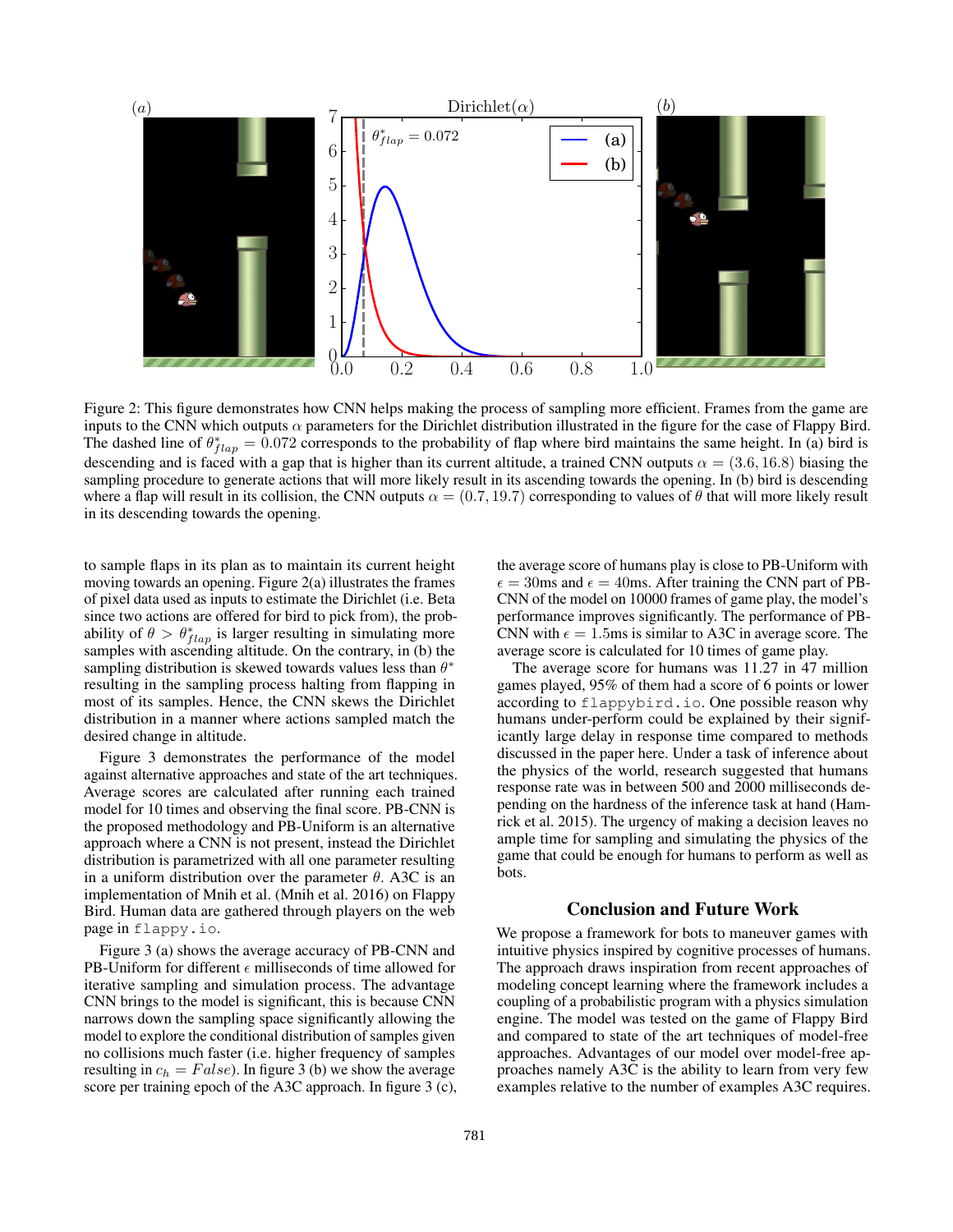

Figure 3: Results of models trained to play Flappy Bird. PB-CNN is the proposed model, PB-Uniform is composed of the model proposed without the CNN where the probabilistic program starts with an all-ones  $\alpha$  parameter. A3C is the model proposed by (Mnih et al. 2016), human data for game play are reported by the web page flappybird. io

#### Algorithm 1 Probabilistic Intuitive Physics Process

procedure GETACTION $(s, t, m)$ 

Inputs are the state  $s$ , current time  $t$  and previously sampled actions m

Initialize the simulation horizon  $h$  to constant  $c$ 

 $\alpha \leftarrow \mathcal{M}(\phi(s))$  bestimate the starting  $\alpha$  from the CNN

while elapsed time  $\langle \epsilon \, \mathbf{do} \rangle$  be keep sampling for a duration of  $\epsilon$  seconds

 $a, c_h \leftarrow$  SAMPLEACTIONS $(s, t, \alpha, h)$ <br>if  $c_h$  is False **then**  $\triangleright$  observe whe

 $\triangleright$  observe when unwanted collision didn't occur

add  $a$  to  $m \rightharpoonup$  store samples resulting in no unwanted collisions

> $\alpha_i \leftarrow \alpha_i + \sum_{i=1}^h$  $\sum_{j=1} 1_{a_j=i}$   $\triangleright$  update  $\alpha$  parameters  $h \leftarrow h + \delta$  .  $\triangleright$  expand the horizon of the

simulation

end if

## end while

 $\tilde{p}(a_t = x | c_h = \text{False}) \leftarrow \sum_{i=1}^{|m|} 1_{m_{i,t}=x}$ estimating the conditional from samples in  $m$ 

 $\tilde{a}_t \leftarrow \argmax_{a_t} (\tilde{p}(a_t | c_h = \texttt{False}))$ 

# return  $\tilde{a}_t$

end procedure

**procedure** SAMPLEACTIONS $(s, t, \alpha, h)$ 

 $\theta \leftarrow Dirichlet(\alpha)$   $\Rightarrow$  sample  $\theta$ , the probability of actions

 $a_t, ..., a_{t+(h-1)} \leftarrow Categorical(\theta)$   $\triangleright$  sample actions for timesteps t to  $t + (h - 1)$ 

 $\gamma_{a_i} \leftarrow Gaussian(\mu_{a_i}, \sigma_{a_i})$  $\triangleright$  sample impact on the velocity

 $c_h \leftarrow$  PhysicsSimulation $(s, [\gamma_{a_t}, ..., \gamma_{a_{t+(h-1)}}], h)$  $\triangleright$  simulate sampled plan for next h steps

return  $a, c_h$ 

end procedure

Advantages of our model over model-based approaches is its ability to learn from experience.

Potential future work include investigating approaches to learn about rewards structures in games of physics intuition. This will enable bots to perform more complex moves beyond simpler tasks such as the ones in the illustrated game of Flappy Bird where the objective is to avoid unwanted collision. Other games such as Space Invaders involve learning strategies of shooting and hiding that are beyond the capabilities of the model in its existing state. Another potential future direction is to deploy neural network to detect objects in the frames of the game rather than explicitly having access to position data of the objects in the game. This would potentially help the framework better generalizes over other games.

### References

Agrawal, P.; Nair, A. V.; Abbeel, P.; Malik, J.; and Levine, S. 2016. Learning to Poke by Poking: Experiential Learning of Intuitive Physics. In Lee, D. D.; Sugiyama, M.; Luxburg, U. V.; Guyon, I.; and Garnett, R., eds., *Advances in Neural Information Processing Systems 29*, 5074–5082. Curran Associates, Inc. URL http://papers.nips.cc/paper/6113-learning-to-poke-bypoking-experiential-learning-of-intuitive-physics.pdf.

Bakhtin, A.; van der Maaten, L.; Johnson, J.; Gustafson, L.; and Girshick, R. 2019. Phyre: A new benchmark for physical reasoning. *arXiv preprint arXiv:1908.05656* .

Baradel, F.; Neverova, N.; Mille, J.; Mori, G.; and Wolf, C. 2019. Cophy: Counterfactual learning of physical dynamics. *arXiv preprint arXiv:1909.12000* .

Battaglia, P.; Pascanu, R.; Lai, M.; Rezende, D. J.; et al. 2016. Interaction networks for learning about objects, relations and physics. In *Advances in Neural Information Processing Systems*, 4502–4510.

Battaglia, P. W.; Hamrick, J. B.; Bapst, V.; Sanchez-Gonzalez, A.; Zambaldi, V.; Malinowski, M.; Tacchetti, A.; Raposo, D.; Santoro, A.; Faulkner, R.; et al. 2018. Relational inductive biases, deep learning, and graph networks. *arXiv preprint arXiv:1806.01261* .